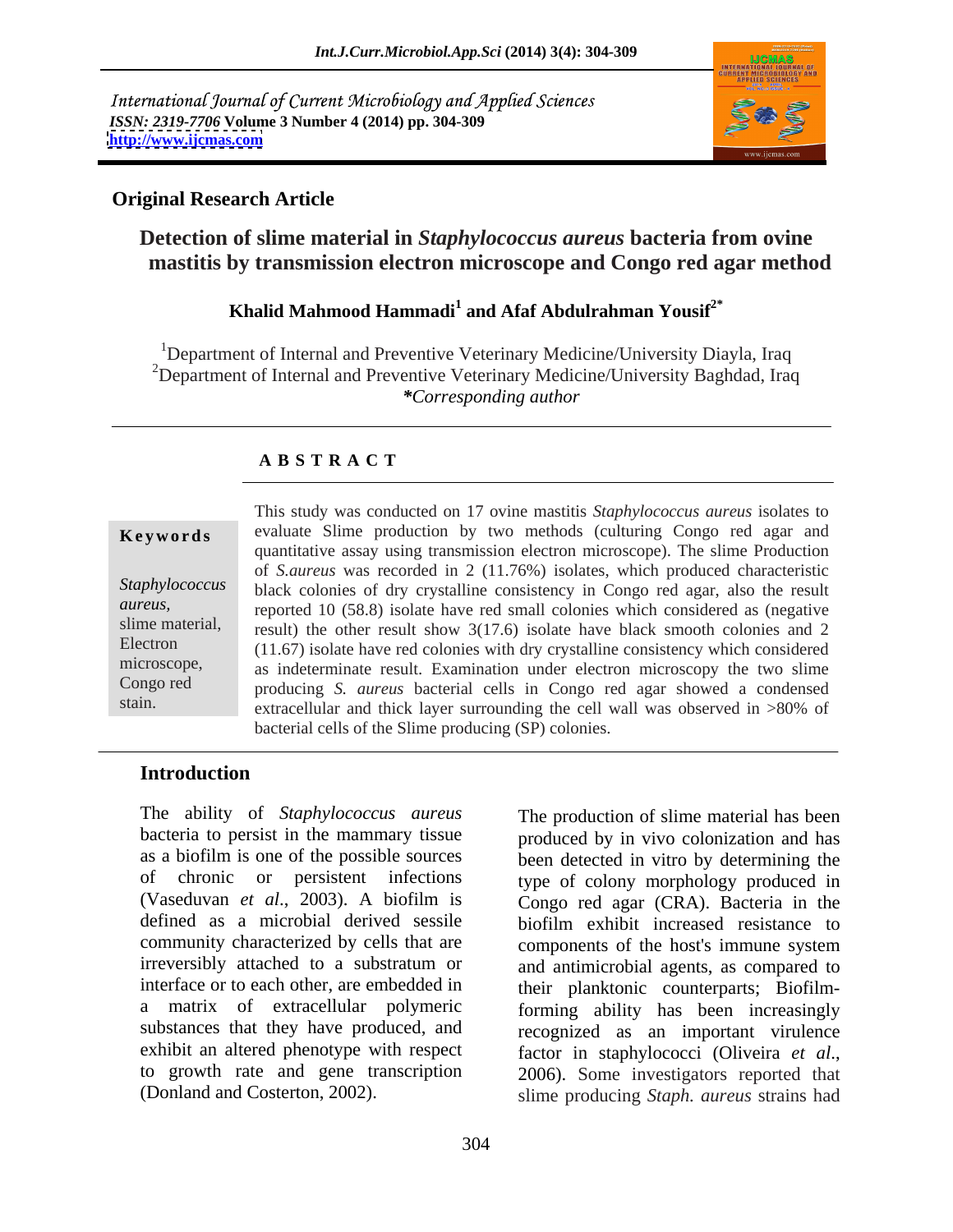a higher colonization capacity than its non-slime-producing variants did. Therefore, *Staph. aureus* slime may play a Slime production of all isolates was role in the establishment of infection evaluated by two different methods, (Ammendolia *et al*., 1999).This specific culturing Congo red agar and quantitative adhesion pattern is mediated by bacterial cell wall structures containing adhesins, which is a genetically determined feature of bacterial species. Adherence of *Staph.*  **Detection of slime production by Congo**  *aureus* bacteria to the host cells is **red agar methods** mediated by specific cell-surface proteins such as fibronectin, fibrinogen and Slime production of *Staph. aureus* isolates collagen. The slime is viscous was evaluated by Congo red agar method extracapsular layer, weakly immunogenic and of labile structure which is lost or Freeman *et al*., (1989). This test was partially lost on in vitro subcultures prepared by dissolving the following (Aguilar *et al*., 2001). Slime production was detected also in human and ruminant heart infusion broth, 37 g; sucrose 50 g; mastitis strains of *Staphylococcus.* Slime- agar10 g; Congo red agar, 0.8 g). The producing bacteria are considered to have increased ability of colonizing host tissue bound for 15 minutes. Congo red stain was and better protection from opsonization prepared as a concentrated aqueous and phagocytosis (Arslan and Özkardes, solution and autoclaved separately from 2007). The objectives of this study were to the other medium constituents, then added detect slime material in *Staphylococcus aureus* bacteria isolated from mastitic were inoculated and incubated aerobically ewes by Electron microscope and Congo for 24h at 37 C, followed by storage at

Bacterial isolates - Seventeen *Staph*. *aureus* isolates, provided by different field in Baghdad area were obtained from culture of ovine milk specimens; Strains were isolated and identified by their colony morphology, hemolysin and in 2.5% buffered glutaraldehyde for 90 coagulase production, Isolates were min, washed twice, centrifuged at 180 x g characterized at the species level by the API Staph system (Biomerieux, France) according to the instructions of the 10 min to obtain a solid pellet. This pellet manufacturers. The organism was stored was fixed for 30 min in osmium tetroxide manufacturers. The organism was stored in Trypticase soy broth (TSB), to which 15% sterile glycerol was added, at 20°C.the method of isolation discussed by (Hammadi and Yousif,2013). (1:1). Ultrathin (400- to 600-A [40- to 60-

# **Detection of slime producing bacteria**

assay using transmission electron microscope.

# **red agar methods**

red stain. room temperature for 48h. A positive **Materials and Methods** a dry crystalline consistency. (CRA), according to the protocol of substance in 1liter of distal water (brain medium was autoclaved at 121 C° at 15 the other medium constituents, then added when the agar had cooled to 55 C. Plates result was indicated by black colonies with

## **Quantitative assay using transmission electron microscope.**

After an overnight growth on CRA, bacteria were scraped off the plates, placed for 10 min, resuspended in Milloning buffer, and centrifuged again at 180 x g for 10 min to obtain a solid pellet. This pellet was fixed for 30 min in osmium tetroxide and, after a final wash in buffer and dehydration in ethanol, rinsed in propylene oxide and embedded in Epan-Araldite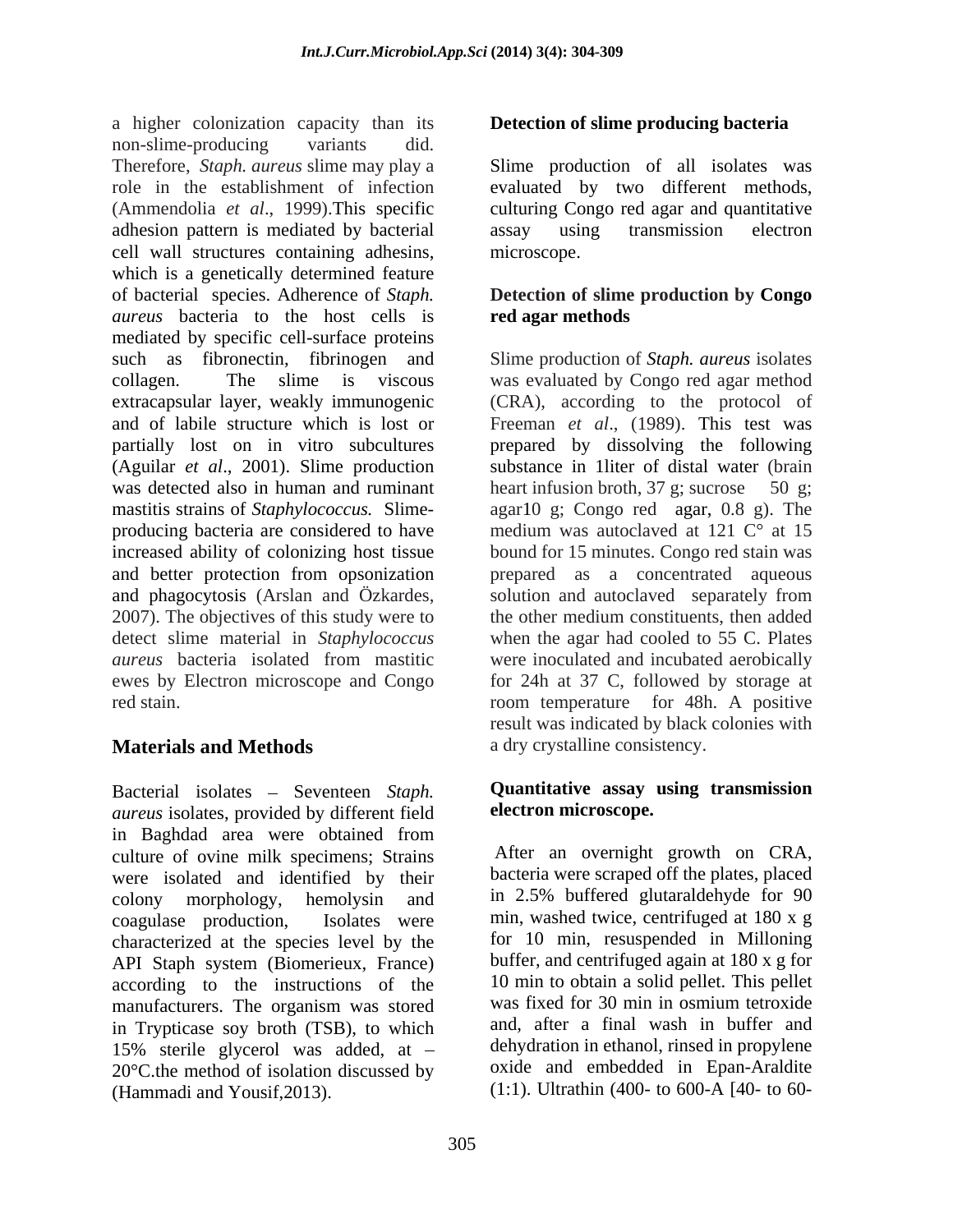sections were studied by transmission electron microscopy (Baselga *et al*., 1993).

This study was approved by the ethical and Özkardes, (2007); Krukowski et al., and research committee of Veterinary (2008); Jain and Agarwal, (2009) they Medicine College/University of Baghdad.

*aureus* bacteria:- The isolated bacteria from ovine mastitis were identified by were showed hemolysis, sharply defined of clear zone in blood agar also found as gram positive, catalase positive cocci and fermented manitol in manitol salt agar. These isolates were rabbit plasma coagulase positive and they were the strains were done using API Staph (1989) which reported the example of Hammadi and Yousif 2013) (Hammadi and Yousif, 2013). The mastic mastic search and Staph Staph

Total agreement was observed when the results obtained with the two techniques used (Congo Red Agar and Electron microscopy) were compared.

In our study (17) ovine mastitis milk samples. Baselga *et al.*, (1993) who *Staphylococcus aureus* isolates examined detected 12% positive strains out of 92 *Staphylococcus aureus* isolates examined detected 12% positive strains out of 92 in CRA test. The slime Production of bovine strains tested. Krukowski *et al.*, in CRA test, The slime Production of bovine strains tested. Krukowski *et al.*, Saureus was recorded in 2 (11.76%) (2008) were reported high percentage *S.aureus* was recorded in 2 (11.76%) isolates, which produced characteristic consistency, also the result reported 10 (58.8) isolate have red small colonies which considered as (negative result) the other result show 3(17.6) isolate have

nm]) sections were made, using an LKB- black smooth colonies and 2 (11.67) 8800 ultra- microtome, and stained with isolate have red colonies with dry uranyl acetate and lead citrate. Ultrathin crystalline consistency which considered as indeterminate result.as in Table (1).

**Ethics Approva**l on GRA were in agreement with Citak *et*  **Results and Discussion** isolated from human and animals, this Initial characterization of *Staphylococcus*  phenotypes on CRA: \* black colonies of conventional methods. All of the 17 strains shiny surface; \* red colonies of dry Our results of culthuring of *Staph aureus al*., (2003); Oliveira *et al*., (2006); Arslan and Özkardes, (2007); Krukowski *et al*., (2008); Jain and Agarwal, (2009) they recorded that CRA were used in detection of the slime production from *S. aureus* strains produced four different colony dry consistency and with rough surface; \* black colonies with a smooth, round and consistency and with rough surface and \* red colonies with a smooth surface, round and shiny .

considered as *S. aureus*. Confirmations of 11.7%, this in agreement with Watson, Slime production. *.aureus* bacteria produced slime material The percentage of positive *Staph. aureus* to CRA appeared in a percentage of (1989) which reported that in bovine mastitis less than 10% of *Staph*  after in vivo growth and this ratio decreased to when this bacteria growth in vitro because this bacteria lost this exopolysaccharide material after grown in laboratory media.

**Congo Red Agar** Citak *et al*., (2003) were reported slime black colonies of dry crystalline mastitis isolates in out of 59 *S.aureus* production in 5.1% *S*.*aureus* isolated from milk samples. Baselga *et al*., (1993) who detected 12% positive strains out of 92 bovine strains tested. Krukowski *et al*., (2008) were reported high percentage (42.37%) of slime producing *S.aureus*  bacterial isolates. Vasudevan *et al*., (2003) showed that out of 35 *S. aureus* mastitis isolates, 32 strains produced slime material within 24-48 hours.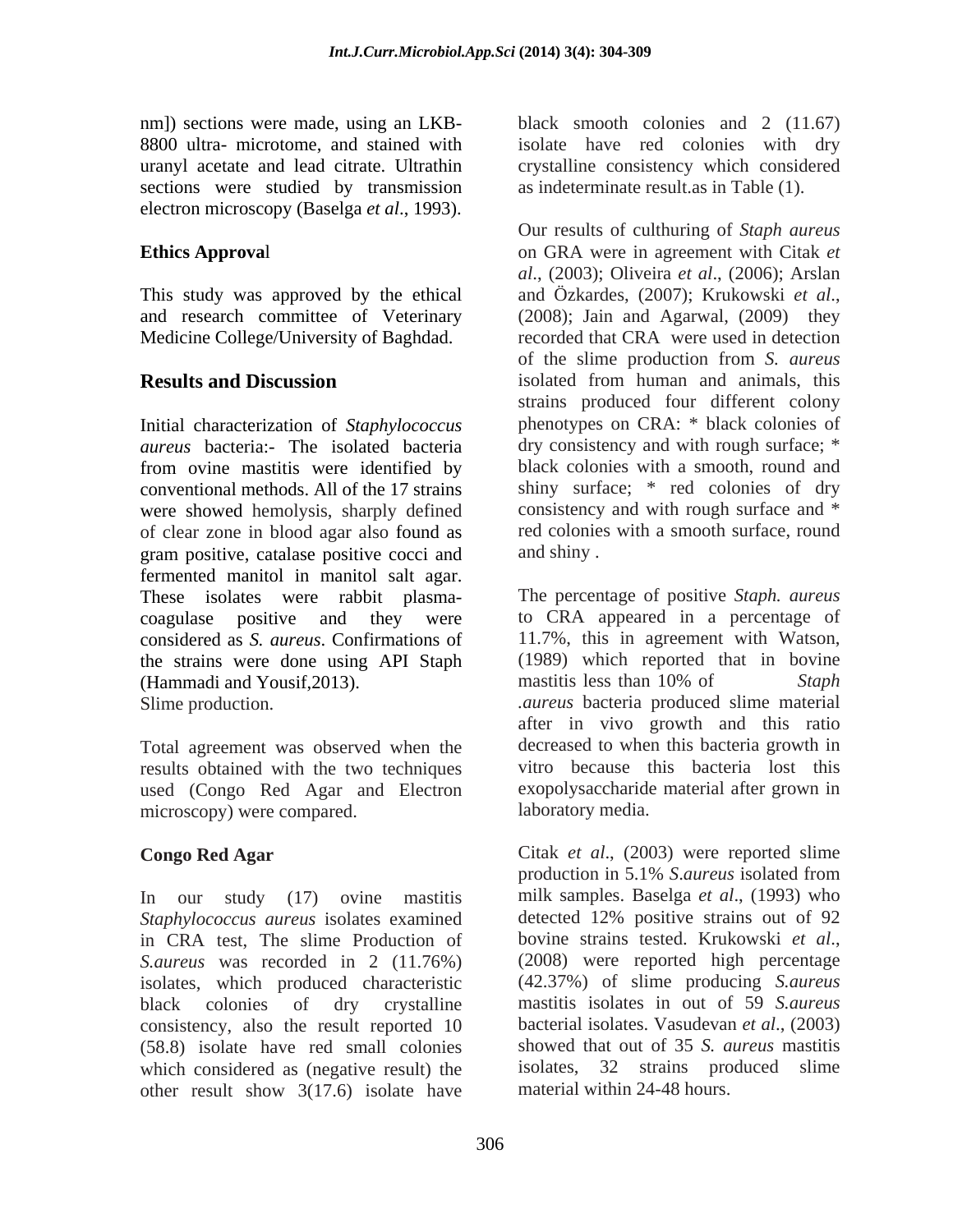| No. of        | <b>Negative</b>   | Indeterminate result |             | <b>Positive result</b>                              |
|---------------|-------------------|----------------------|-------------|-----------------------------------------------------|
| strains       | result            |                      |             |                                                     |
| tested        | <b>Red-smooth</b> |                      |             | Black-smooth   Red colonies a   Black colonies with |
|               | colonies          | colonies             | drv         | a dry crystalline                                   |
|               |                   |                      | crystalline | consistency                                         |
|               |                   |                      | consistenc  |                                                     |
|               |                   |                      |             |                                                     |
| 17<br>$\perp$ | 10                |                      |             |                                                     |

**Table.1** Slime production by *Staphylococcus aureus* in CRA method .

**Figure.1** Bacterial cells of *S. aureus*, which produces a slime layer (arrowhead), as observed by transmission electron microscopy (magnification, x 80,000).



**Figure.2** Bacterial cells of *S. aureus*, which didn't produces a slime layer as observed by transmission electron microscopy (magnification, x 60,000).

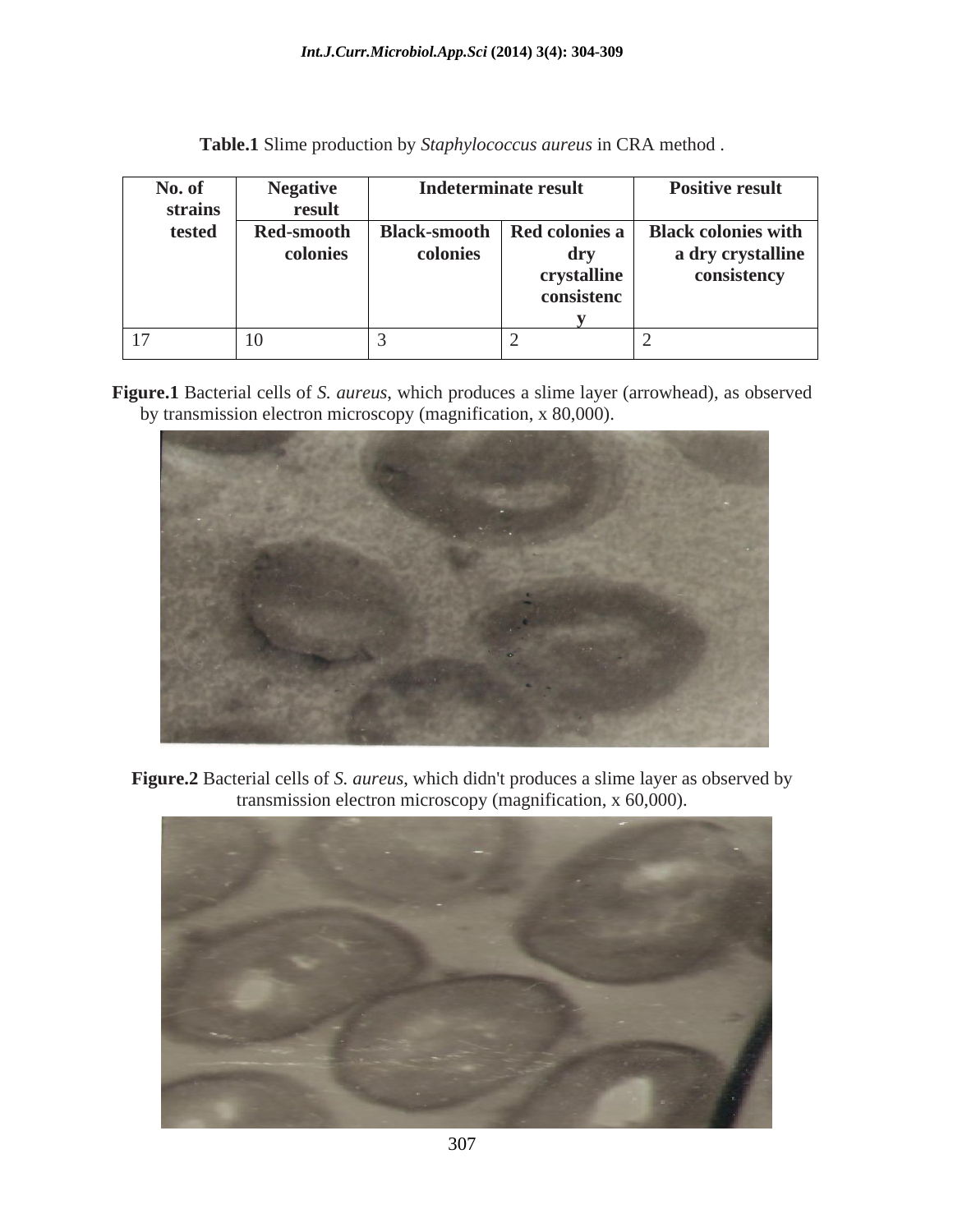There are some variations in interpretation Electron microscope of CRA test results between researches were appearing. In which, bright black Agarwal, 2009) were considered as a  $(17.64%)$  produced black colonies of the cell wall was observed in  $>80\%$  of the results showed a red colonies with only 5% of cells in the case of their non indeterminate result. But some researcher crystalline surface (black or pink rough

Knobloch *et al*., (2002) reported that 128 with brain heart infusion (BHI) base and that the proportion decreased to  $<10\%$ orange) colonies, as well as that particular observed after 24 hours for the five *S. aureus* strains which were described as slime producing. Such discrepancy when interpreting the results may possibly be biofilm-forming staphylococci can be one due to the fact that the test itself was not of the essential steps towards the originally designed for investigating prevention and management of device- *Staphylococcus aureus* isolates. Number associated nosocomial infections (Nasr et of studies revealed the ability of *S.aureus* mastitis to produce slime material. The biofilm protect the bacteria from attack by **References** antibacterial or phagocytosis, it inhibits chemotaxis of granulocytes and their opsonic activity, therefore affecting the inflammatory response (Dorocka-<br>Staphylococcus aureus isolated from Bbkowska and konopka, 2007; fox *et al*.,<br>2005). The bacteria with slime material are Microbiol 78, 183-191 10-1000 fold more resistant to antibiotics than their planktonic form (Gorski and

## **Electron microscope**

colonies and black colonies (Citak *et al*., 2003; Oliveira *et al*., 2006; and Jain and positive result. In present result 3 isolates extracellular and thick layer surrounding smooth and shiny surface, which was bacterial cells of the Slime producing (SP) characterized as indeterminate result. also, colonies (Fig. 1). This layer was present in rough surface were described as slime producing (NSP) strain. The like Cucarella *et al.,* (2004) describe dry found in this work in the proportion of colony phenotype) as a positive result, cells (Fig. 2). this results was in agreement without regarding the color.  $\qquad \qquad$  with those found by Watson (1989), who human isolates of *S. aureus* tested in CRA exopolysaccharide after in vivo growth produced only red (ranging from pink to when bacteria were grown in regular strains formed black colonies on CRA opaque colonies in vitro are proposed to be using a TSB base, dry crystalline responsible for in vivo colonization, and morphology of these red colonies was this bacteria also responsible for infection The present study reported that the two slime producing *S. aureus* bacterial cells (in CRA) when examined under electron microscopy showed a condensed the cell wall was observed in >80% of only 5% of cells in the case of their non differences between SP and NSP strains exopolysaccharide-surrounded observed that in bovine mastitis, >80% of *aureus* bacterial cells produced and that the proportion decreased to <10% laboratory media. bacteria able to form and virulence (Oliveira *et al*., 2006).

> Early detection and management of al., 2013).

# **References**

- Aguilar, B.; Amorena, B.; Iturralde, M. 2001. Effect of slime onadherence of Staphylococcus aureus isolated from bovine and ovine mastitis. Vet. Microbiol. 78, 183-191.
- palmer, 2007). Slime production and expression of the Ammendolia MG, Di rosa R, Montanaro R, Arciola CR, Baldassarri L 1999. slime-associated antigen by